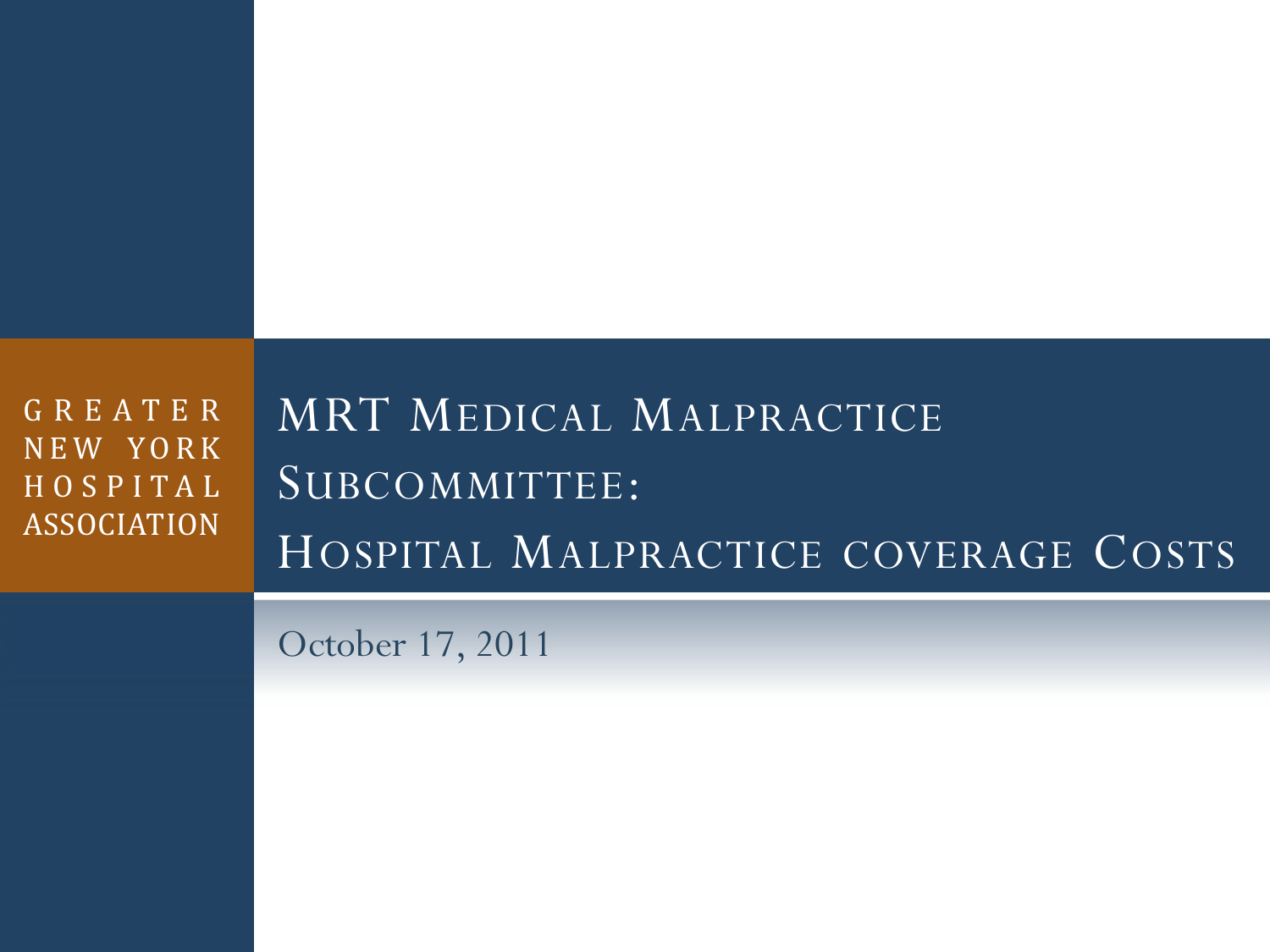

### With respect to the health care system

- Improve quality, efficacy, and efficiency of care
- Improve patient safety/ reduce adverse events
- Improve patient satisfaction
- Reduce unnecessary costs in general and medical malpractice costs in particular

### With respect to the tort system

- Improve efficiency and efficacy of the claims/ judicial system for patients and providers alike
- Reduce unnecessary costs of the system while also ensuring fair compensation of those injured due to negligence of the medical system

GREATER NEW YORK HOSPITAL ASSOCIATION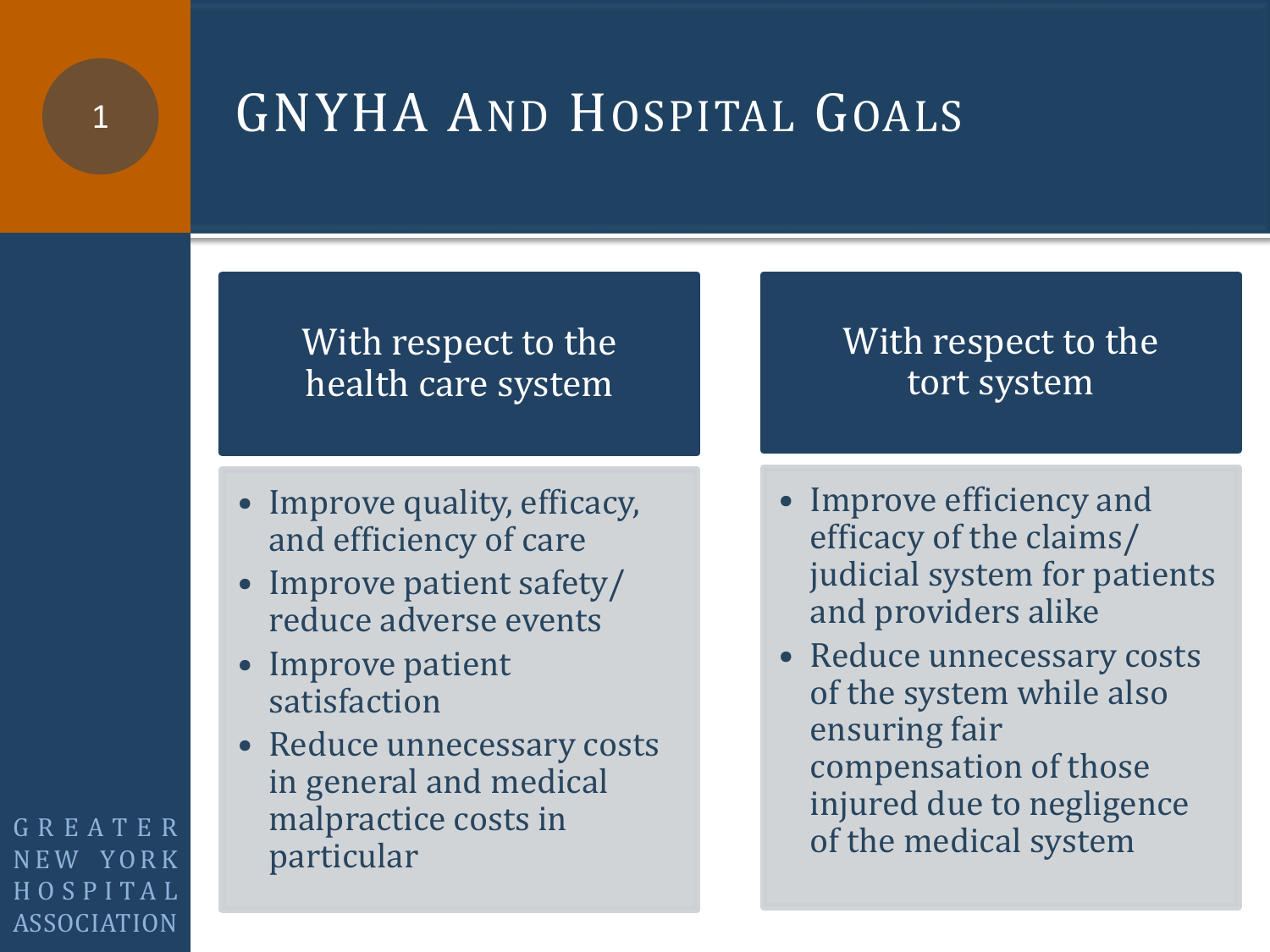### MED MAL COVERAGE COSTS, CAUSES, AND IMPACTS

Significant costs related to OB services, often due to NI newborns; many cases not caused by negligence

Overall severity, not frequency is the problem: severity in NY is among highest in U.S.

"Exorbitant overhead:" equal to 54% of compensation paid

High med mal costs

- Hospitals:
	- $\bullet$  > \$1.6B/year
	- High losses/bed
- Physicians: \$200,000 for OBs

Wrong use of health care resources

Negative impact on access and quality: hospital losses, service curtailments, and closures

Defensive medicine: \$25B-\$210B/year nationwide; costs all payers

GREATER NEW YORK HOSPITAL ASSOCIATION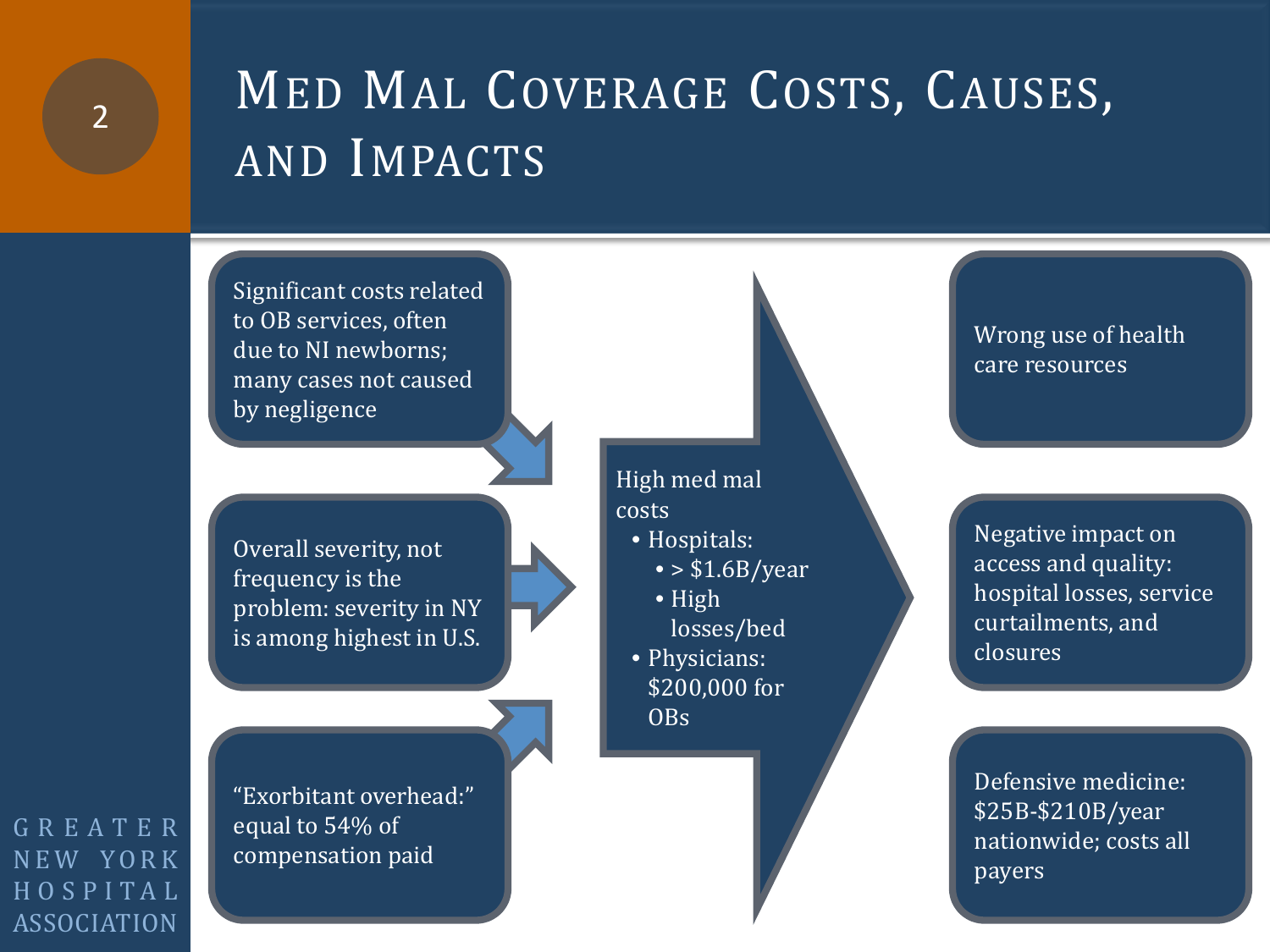## NYS HOSPITAL MALPRACTICE "COVERAGE"

Many types of "coverage" and funding due to unavailability/unaffordability of commercial insurance

- Self-insured (self-pay)
- Self-insured with recommended reserves
- Self-insured trusts or RRGs with premium structures
- Commercial insurance (if so, most often the initial layer)
- **Reinsurance**
- Layers of the above

### Involves actuarial analyses and input

GREATER NEW YORK HOSPITAL ASSOCIATION

No motivation to "over charge" or over reserve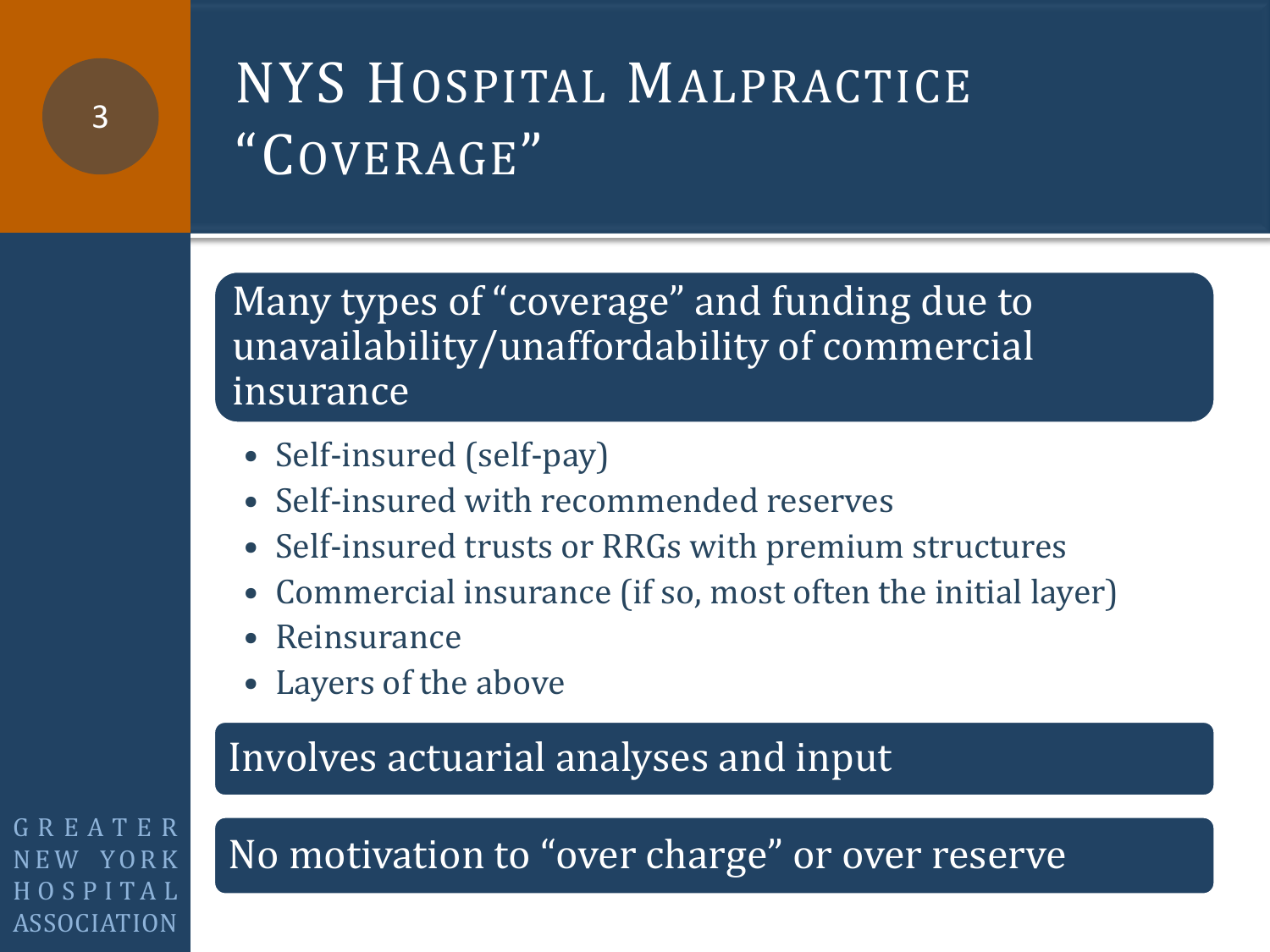## NYS HOSPITAL MALPRACTICE COVERAGE COSTS

GNYHA surveyed hospitals re 2010 med mal coverage costs (2011 costs not yet available for most hospitals)

Hospitals surveyed represent 50% of Statewide hospital operating costs

- Total coverage costs of surveyed hospitals: \$1 billion
- By extrapolation, GNYHA estimates hospital costs Statewide exceed \$1.6 billion

#### Five hospitals/systems had costs in excess of \$100 million each

- Of those, four had costs of \$120 million or more each
- Of those, two had costs in excess of \$130 million each

GREATER NEW YORK HOSPITAL ASSOCIATION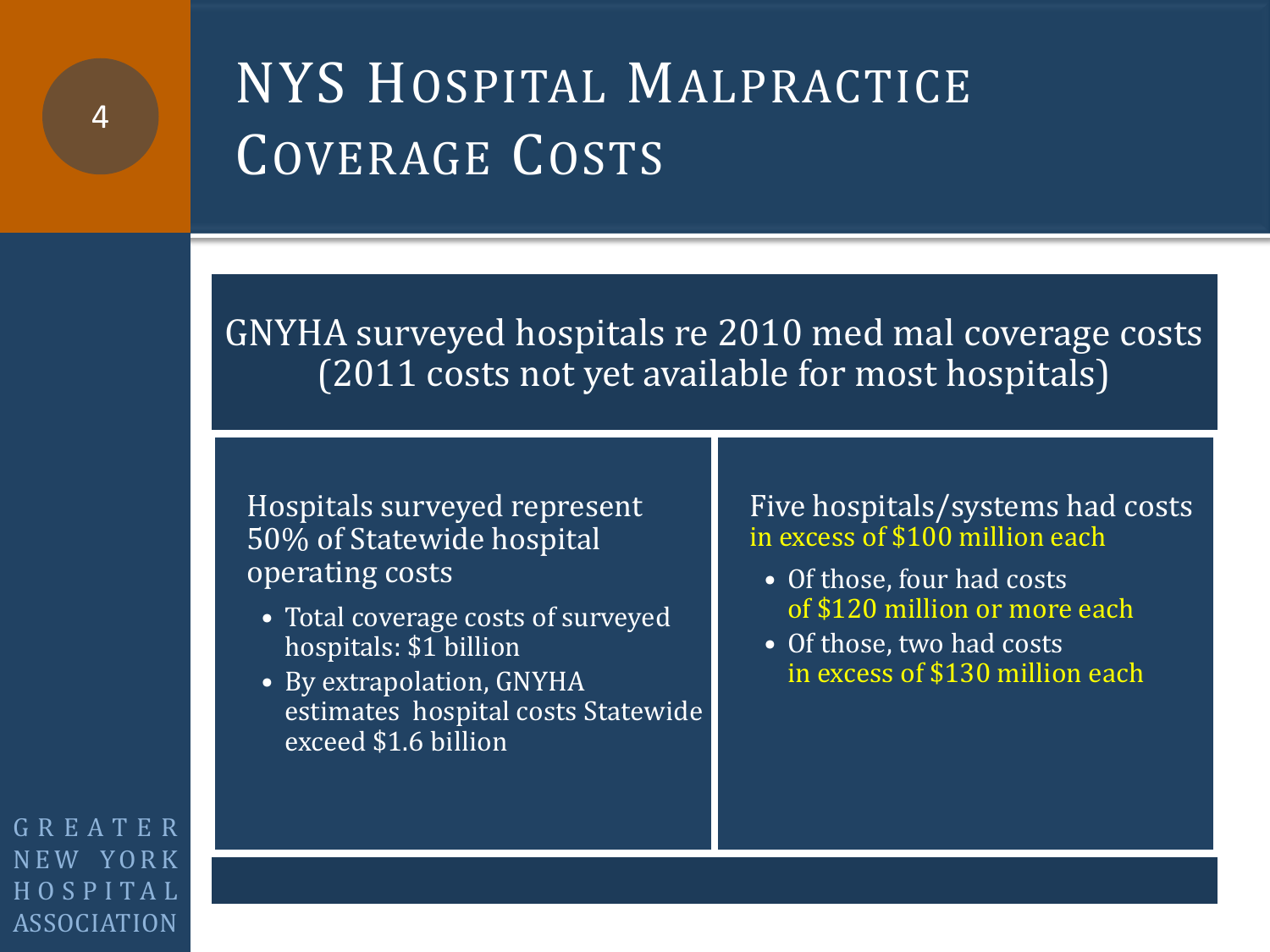

## NEW YORK'S AVERAGE LOSS COSTS PER OCCUPIED BED EQUIVALENT IS FOURTH HIGHEST IN THE COUNTRY

Loss costs by state





Source: Zurich Annual Benchmarking Report on Claims Trends in the Healthcare Industry, Fall 2010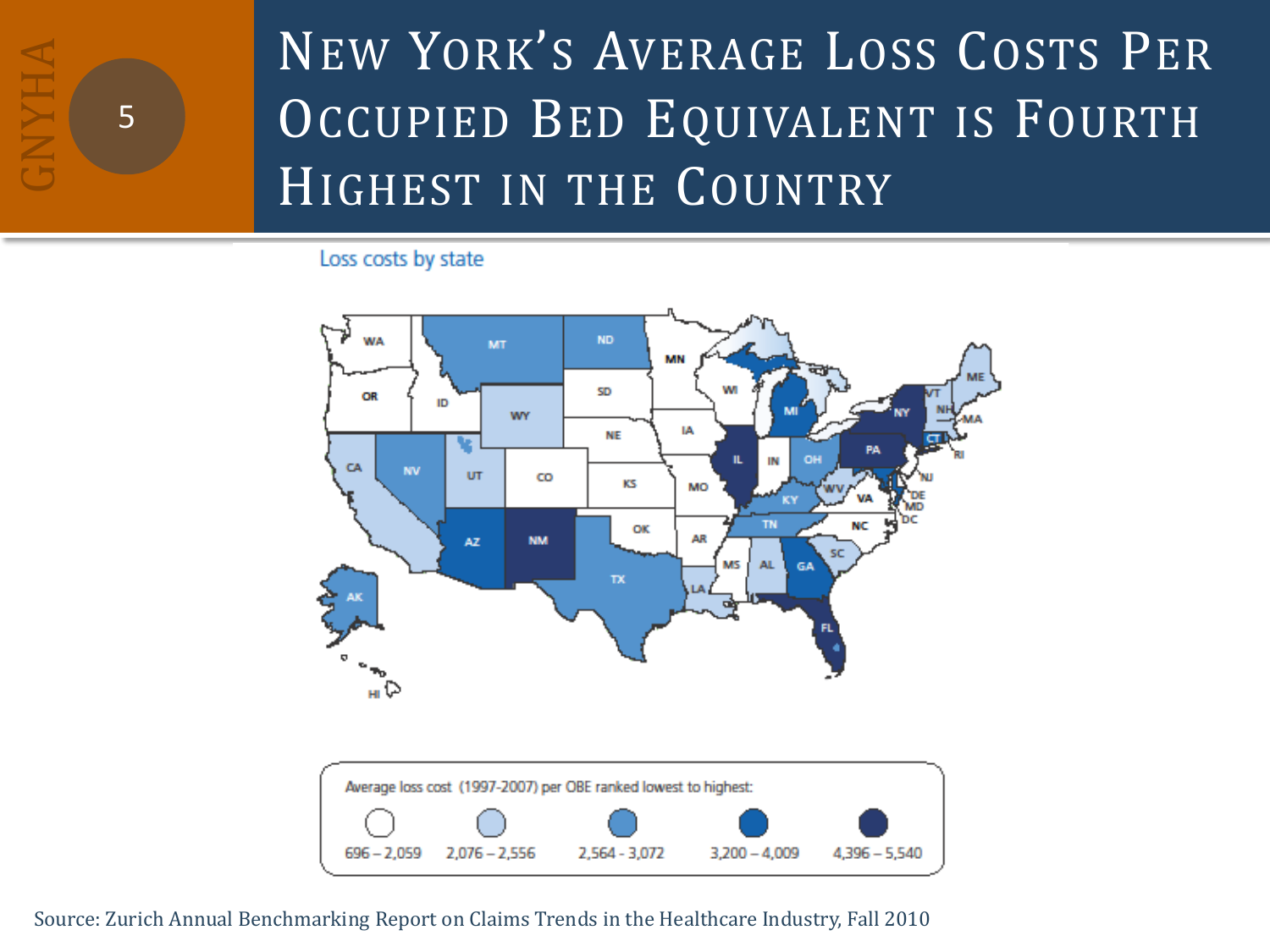## ADDRESSING COST DRIVERS: OB COVERAGE COSTS

#### Perinatal Safety Initiatives

- GNYHA Perinatal Safety Collaborative
- Hospital and hospital system initiatives
- Professional society activities (ACOG- NY)
- Insurer initiatives with hospitals and physicians
- NYS Department of Health programs, workgroups, and hospital quality initiative

### Medical Indemnity Fund

- Provides lifetime of care for eligible plaintiffs
- Helps reduce the cost of coverage for OB services by
	- Reducing overpayments and double payments
	- Sharing cost of future medical care
- Reduces costs to Medicaid program
- More narrow than requested
- Hospitals are assessing its impact on coverage costs
- Had little impact on OB rates

GREATER NEW YORK HOSPITAL ASSOCIATION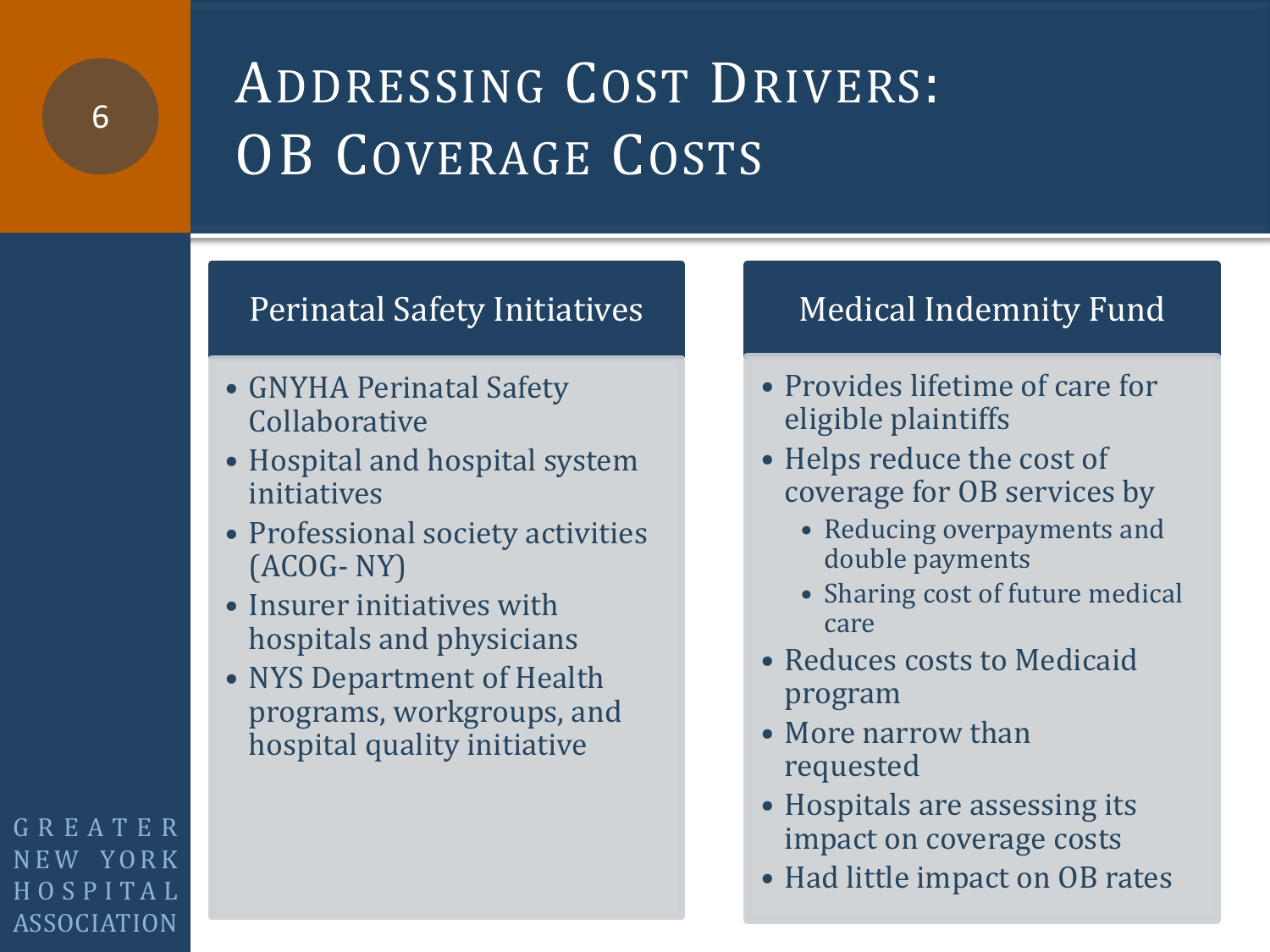# ADDRESSING COST DRIVERS: CLAIMS

Focus on Reducing Adverse Events

Reducing adverse events accrues to everyone's benefit, but foremost of course to the benefit of patients

A lot of effort is being devoted to reducing adverse events and is reflected in part by reduced frequency of claims

Key elements of successful efforts to reduce adverse events:

- Culture of safety/just culture
- Collaborative approach—across institutions/organizations/regions
- Development of best practices/practice guidelines
- Team training/psychological safety and respect
- Transparency, disclosure, and reporting
- System redesign

GREATER YORK HOSPITAL ASSOCIATION

7

Some adverse outcomes cannot be avoided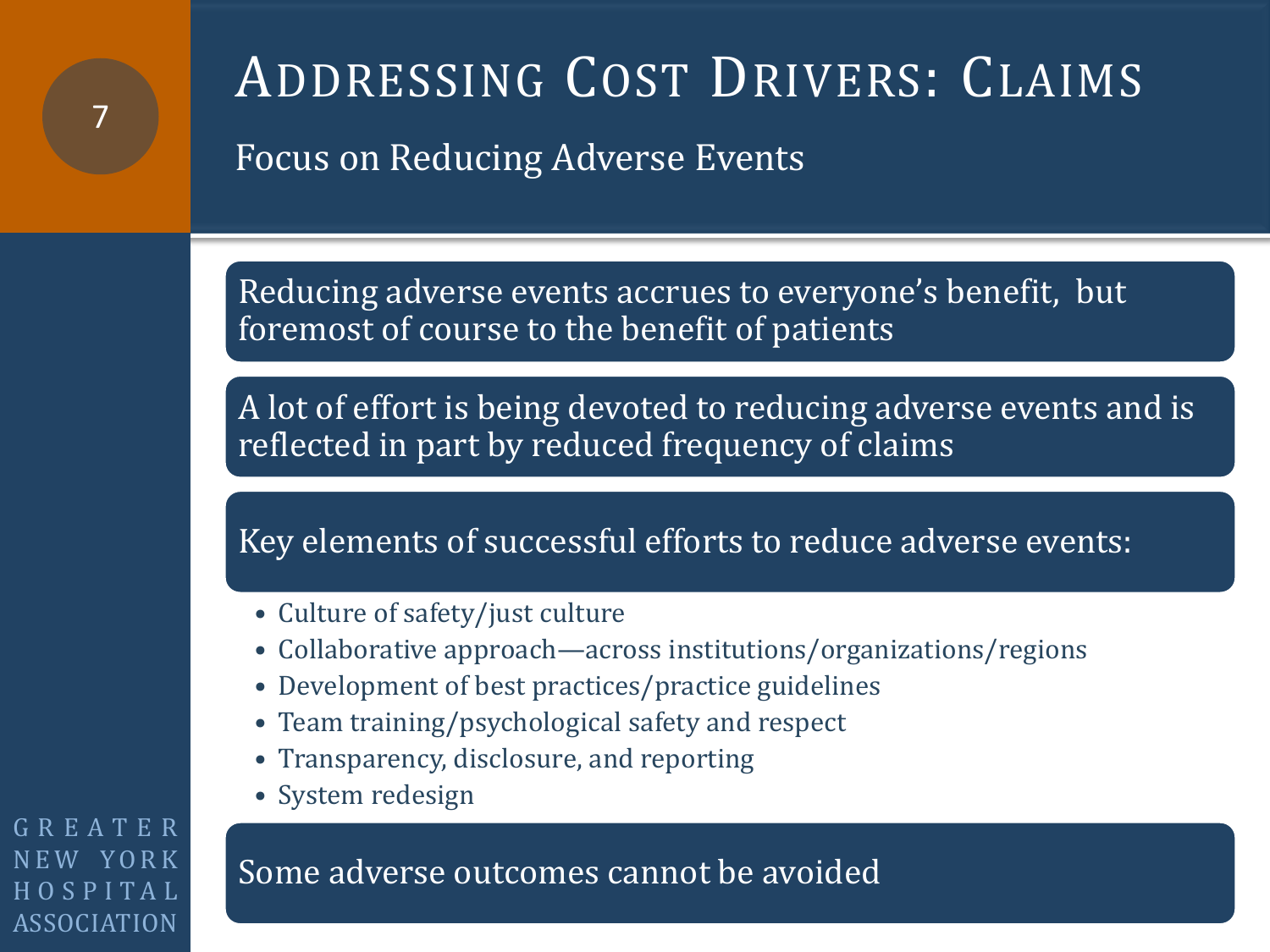

## ADDRESSING COST DRIVERS: CLAIMS Frequency in NY is Declining and Reflects National Average

**Ultimate Frequency per 100 Exposures** 



#### Source: Zurich Annual Benchmarking Report on Claims Trends in the Healthcare Industry, Fall 2010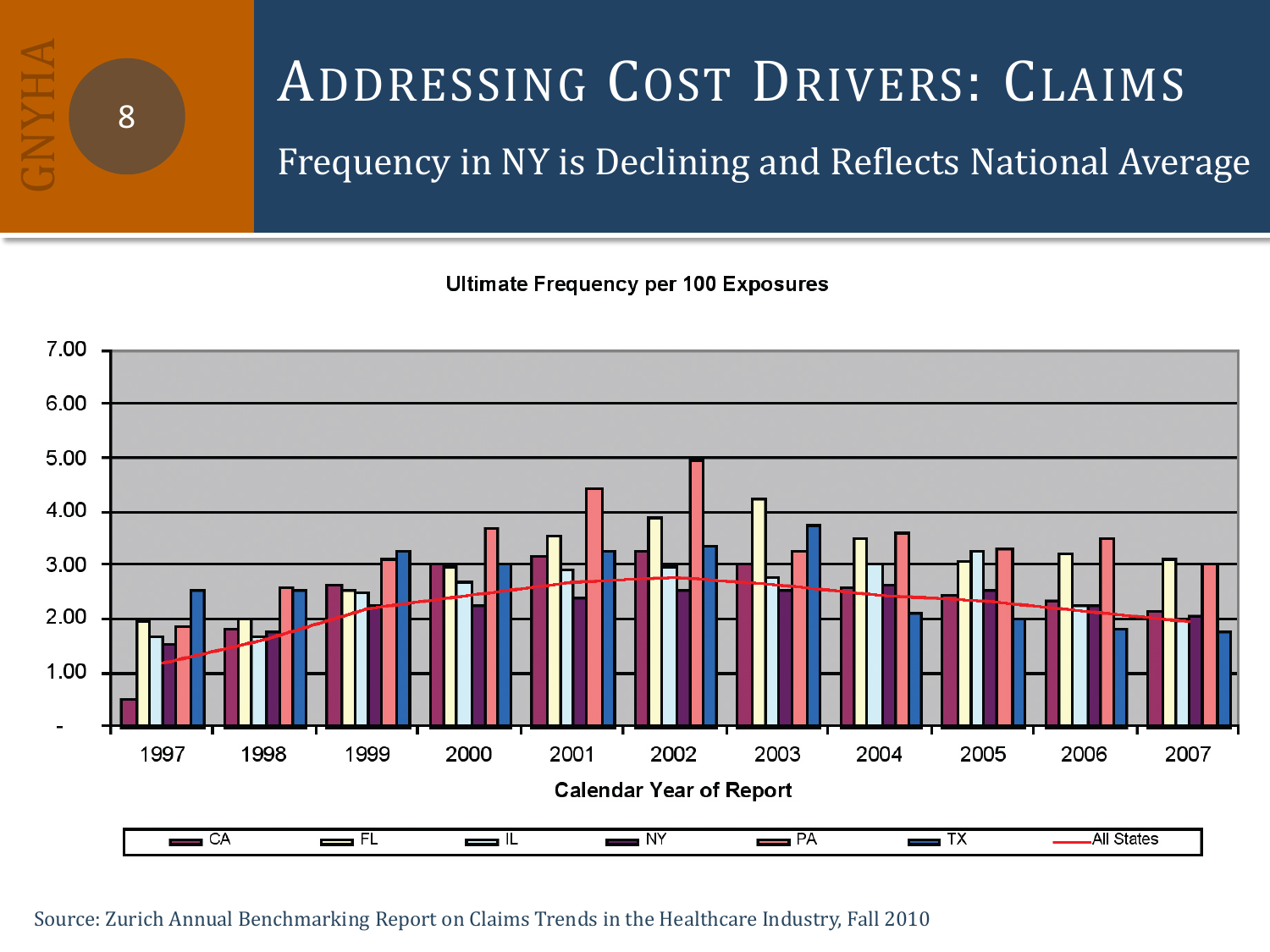

## ADDRESSING COST DRIVERS: CLAIMS Yet Severity in NY is Among Highest in the Country

**Claim Severity** 



#### Source: Zurich Annual Benchmarking Report on Claims Trends in the Healthcare Industry, Fall 2010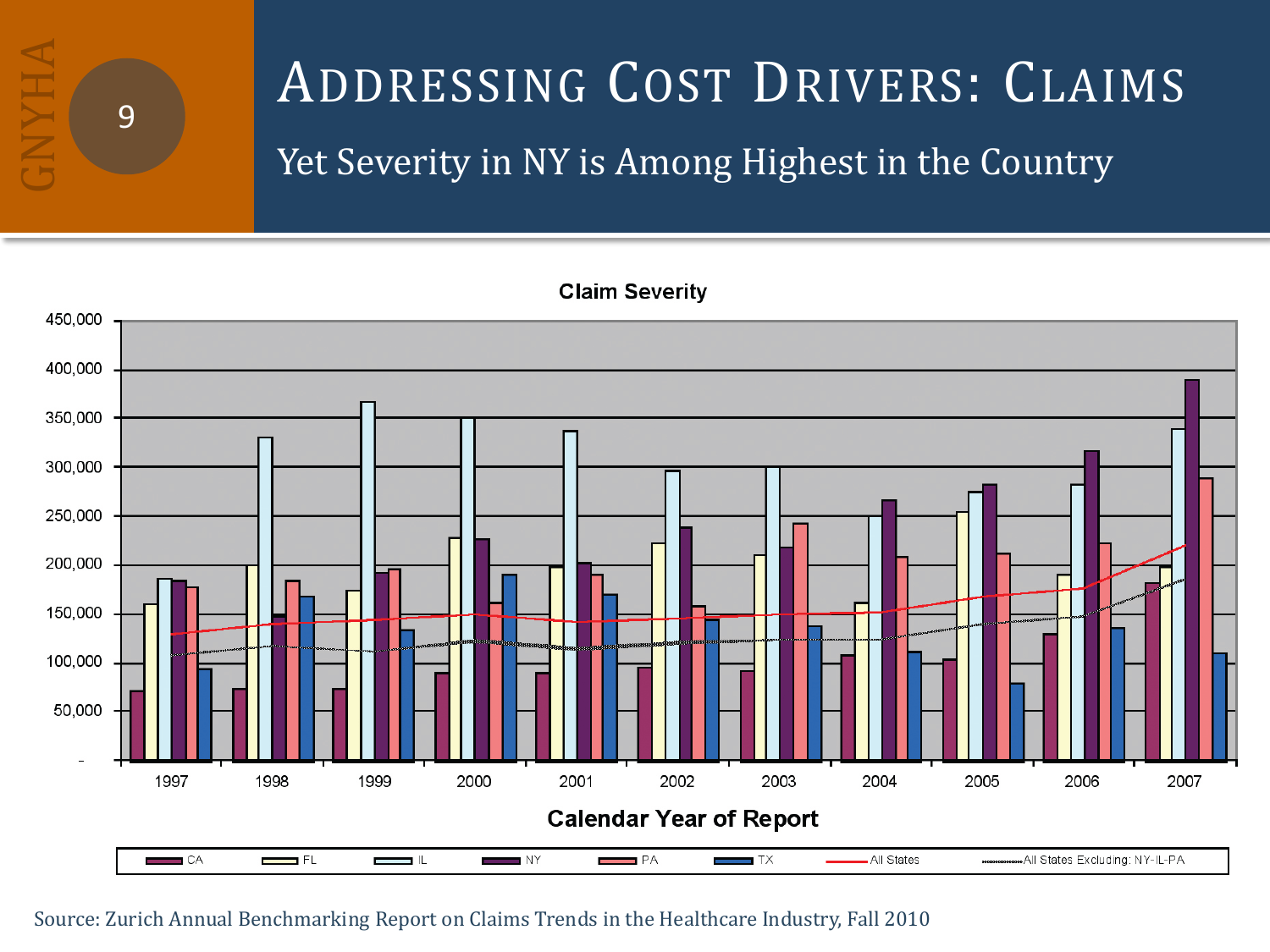### Harvard Medical Practice Study (as discussed through the decades)

- Requested by NYS and evaluated 1984 claims data
- Many patients with injuries stemming from negligence do not assert claims
- Only 17% of claims asserted appeared to involve negligent injury
- Key predictor of payment was patient's degree of disability, not the presence of negligence
- Tort system is "tremendously inefficient"
	- Approximately 60 cents of every dollar expended goes to administrative costs, predominantly legal fees

GREATER NEW YORK HOSPITAL ASSOCIATION

Studdert, Mello, and Brennan, "Medical Malpractice," NEJM (Jan. 15, 2004): 283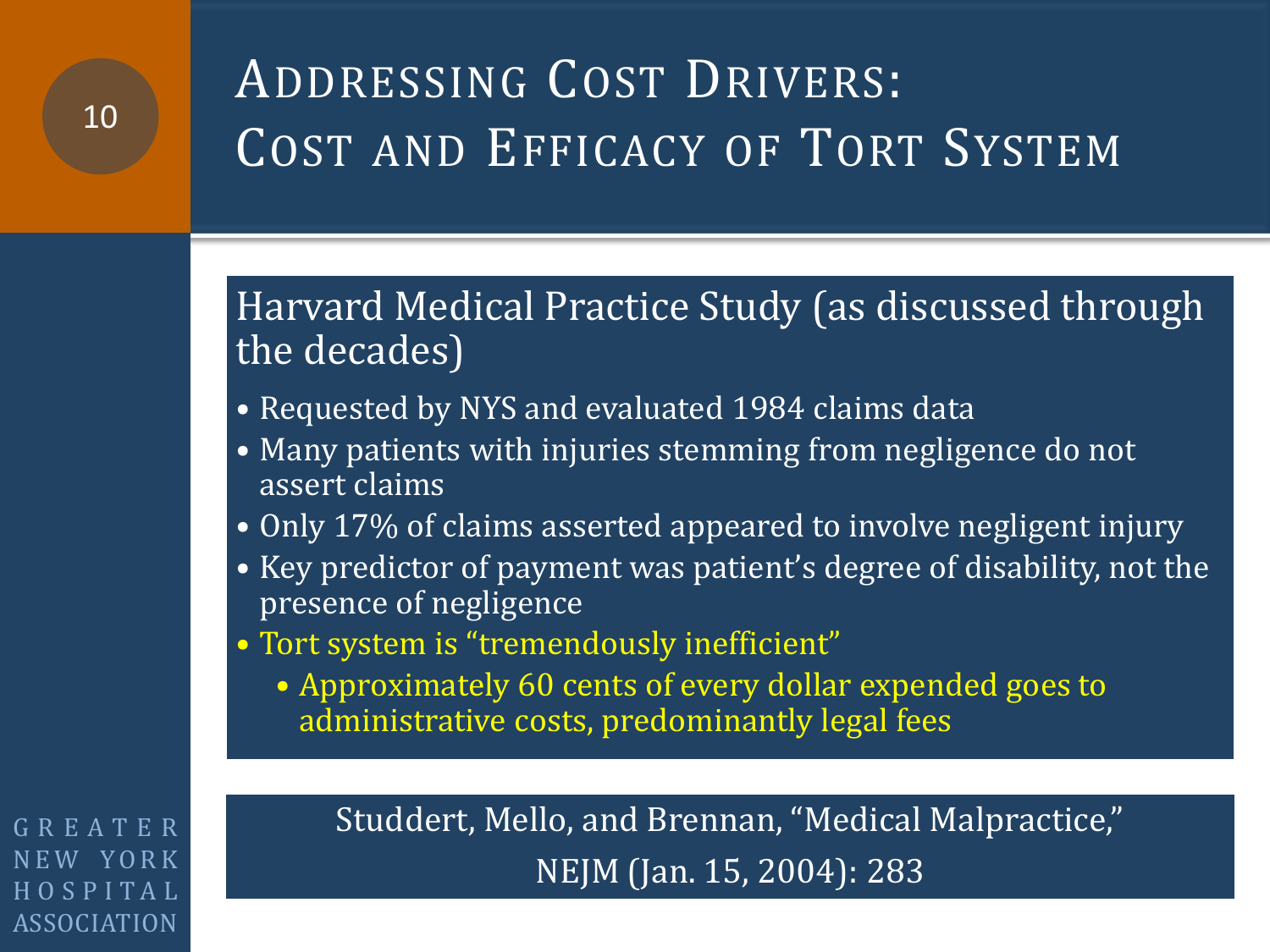"There is a deep-seated tension between the malpractice system and the goals and initiative of the patient-safety movement. At its root, the problem is one of conflicting cultures: trial attorneys believe that the threat of litigation makes doctors practice more safely, but the punitive, individualistic, adversarial approach of tort law is antithetical to the nonpunitive, systems-oriented, cooperative strategies promoted by leaders of the patient-safety movement."

GREATER NEW YORK HOSPITAL ASSOCIATION

Studdert, Mello, and Brennan, "Medical Malpractice," NEJM (Jan. 15, 2004): 283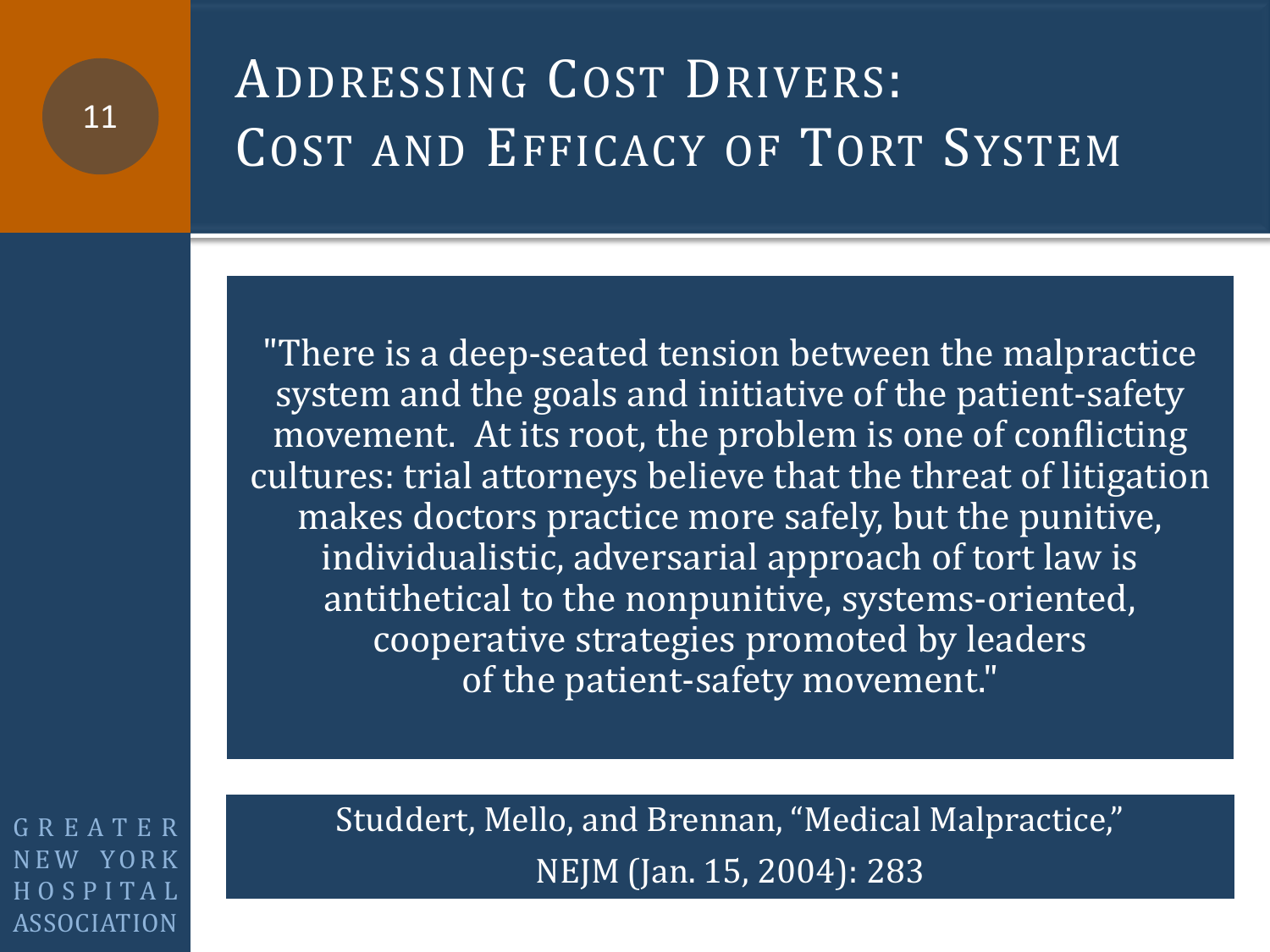#### Study of closed claims (83% closed 1995-2004) to determine whether

- Medical injury occurred
- If medical injury occurred, was injury due to "error"
	- Defined using IOM definition: failure of planned action to be completed as intended or use of wrong plan to achieve aim
	- Definition of error *broader than negligence*

#### Results

- 3% of claims had no medical injuries
	- 16% of those with no injury resulted in compensation
- 37% of claims with injuries did not involve errors
	- 28% of those (with injury but no error) resulted in compensation
- Of those injury claims that did involve errors
	- 73% did involve compensation
	- (27% did not involve compensation)

Studdert, Mello, Brennan, et al., "Claims, Errors, and Compensation Payments in Medical Malpractice Litigation," NEJM (May 11, 2006): 2024

GREATER NEW YORK HOSPITAL ASSOCIATION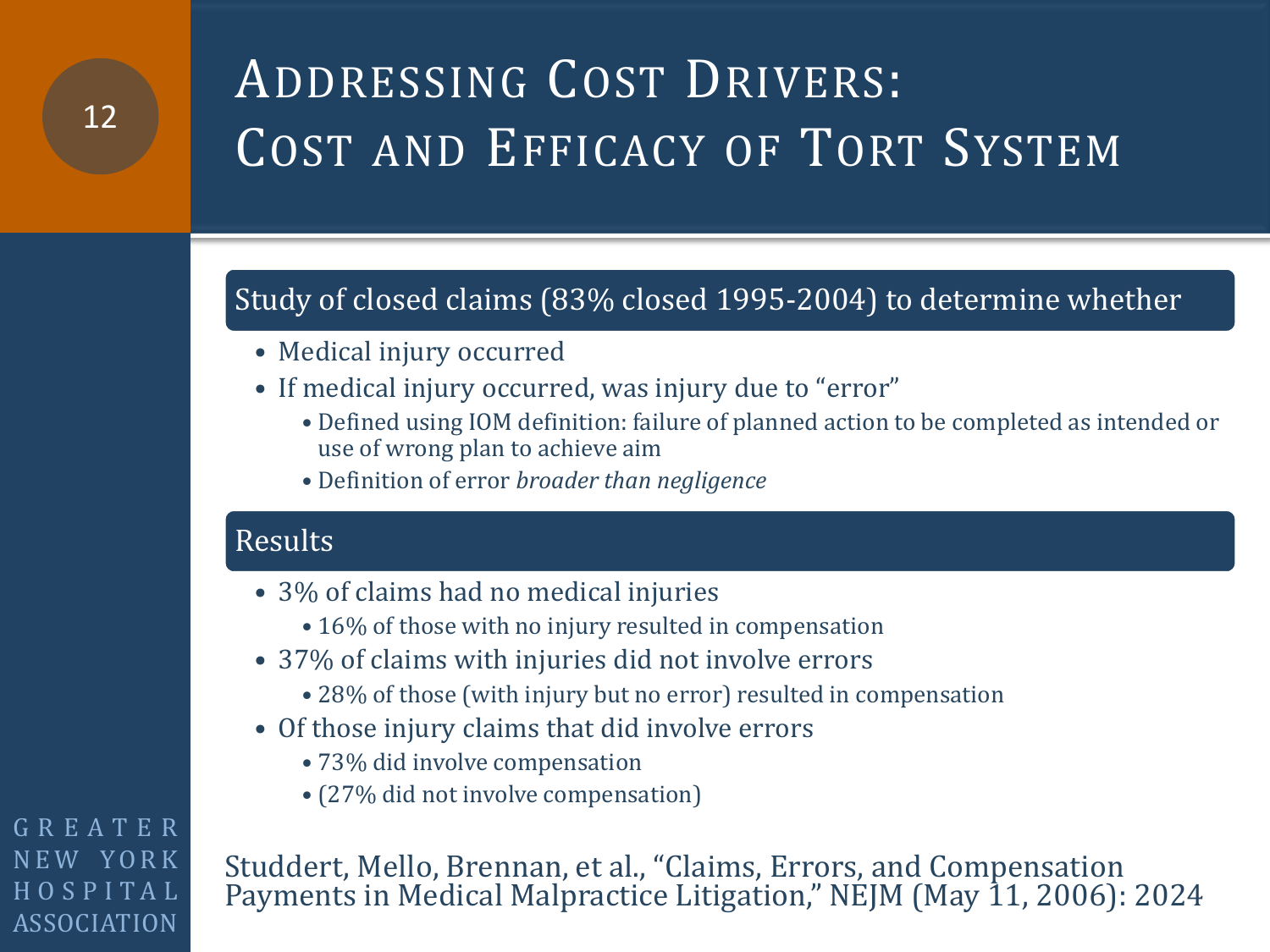### Administrative costs of system

- "Overhead costs are exorbitant"
- Total cost of litigating claims equaled 54% of compensation paid to plaintiffs
	- 22% of administrative costs are attributable to claims with no error
- Average time between injury and resolution: 5 years
- Long periods for plaintiffs to await decisions about compensation
- Long periods for defendants to endure uncertainty, acrimony, time away from patient care
- High-value target: Streamline processing of claims

Studdert, Mello, Brennan, et al., "Claims, Errors, and Compensation Payments in Medical Malpractice Litigation," NEJM (May 11, 2006): 2024

GREATER NEW YORK HOSPITAL ASSOCIATION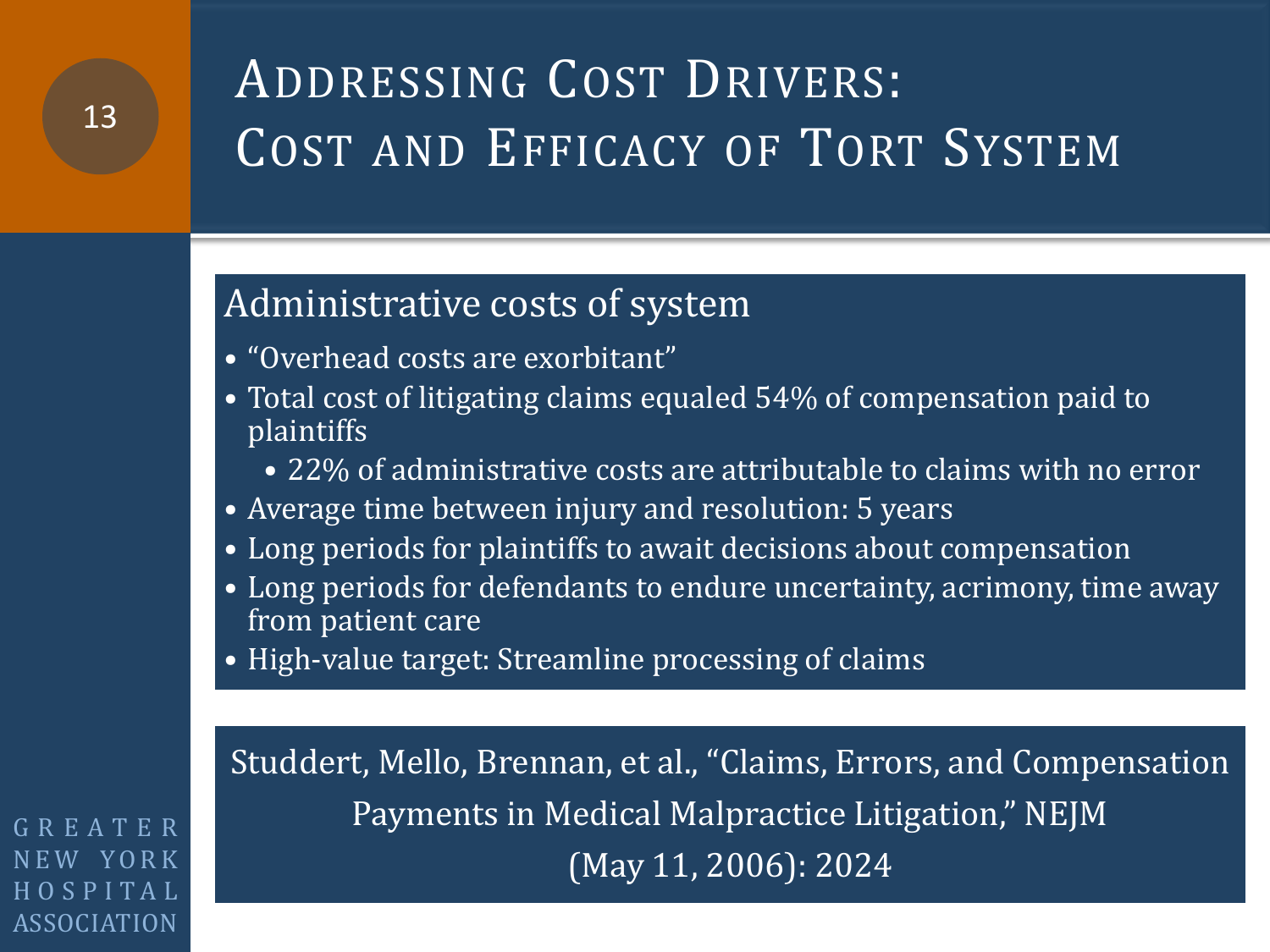### POINT OF AGREEMENT: THE SYSTEM SHOULD SERVE THE PATIENT

All of us want to reduce adverse outcomes and provide safe patient care

#### Significant patient safety efforts have been undertaken/are under way

- Even though the "clash between tort law and the patient-safety movement undermines efforts to improve quality"
- By definition, a system that determines damages based on fault is inconsistent with the key elements of successful efforts to reduce adverse events

#### The tort system could do a much better job of serving patients

- Administrative costs of the system are exorbitant
- Process is lengthy and acrimonious
- Many patients enter the system who are not injured or who are injured but not due to "error"
- Many injured patients don't enter the system at all
- Some patients receive extraordinary payments; their injuries may be significant but is the payment reasonable? equitable?

GREATER NEW YORK HOSPITAL ASSOCIATION